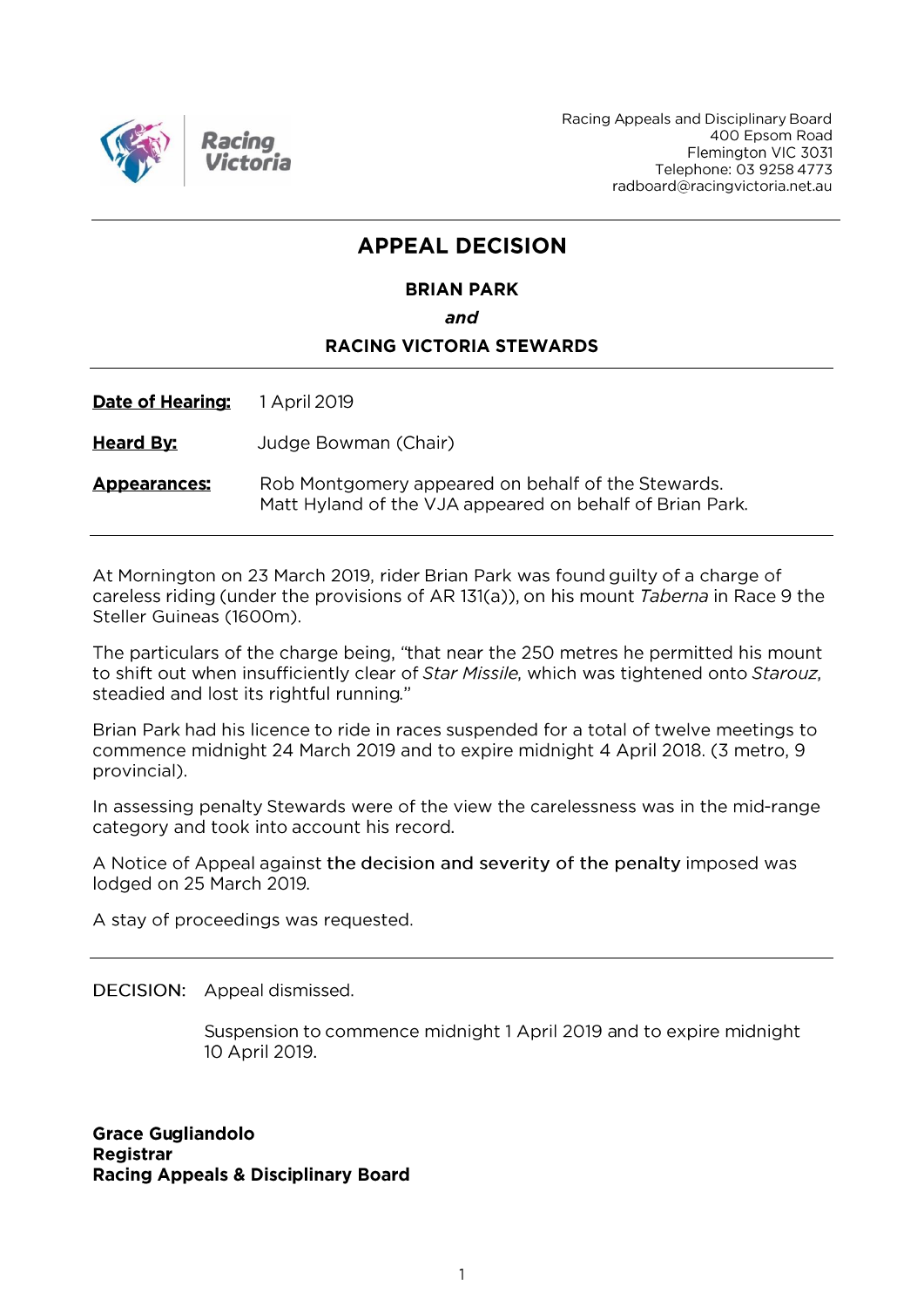# **TRANSCRIPT OF PROCEEDINGS**

# **RACING APPEALS AND DISCIPLINARY BOARD**

\_\_\_\_\_\_\_\_\_\_\_\_\_\_\_\_\_\_\_\_\_\_\_\_\_\_\_\_\_\_\_\_\_\_\_\_\_\_\_\_\_\_\_\_\_\_\_\_\_\_\_\_\_\_\_\_\_\_\_\_\_\_\_

#### **HIS HONOUR JUDGE J. BOWMAN, Chairman**

# **EXTRACT OF PROCEEDINGS**

**DECISION**

# **BRIAN PARK**

**- and -**

# **RACING VICTORIA STEWARDS**

#### **RACING VICTORIA CENTRE, FLEMINGTON**

#### **MONDAY, 1 APRIL 2019**

MR R. MONTGOMERY appeared on behalf of the RVL Stewards

MR M. HYLAND appeared on behalf of Mr B. Park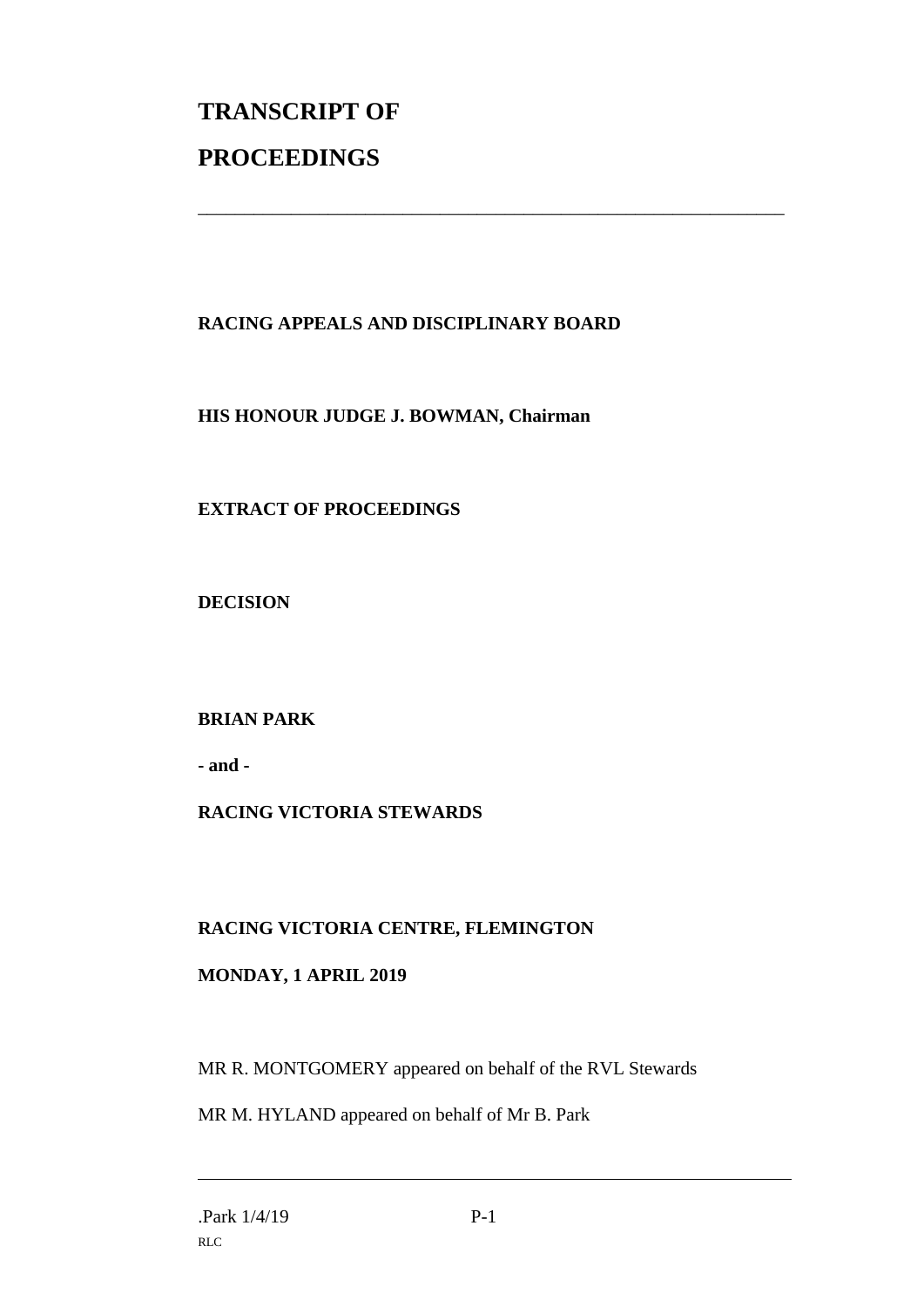CHAIRMAN: Mr Brian Park, you have been charged with careless riding, in that at Mornington on 23 March 2019 in the Steller Guineas over 1600 metres, near the 250 metres or thereabouts, you permitted your mount, Taberna, to shift in when insufficiently clear of Star Missile, ridden by Nikita Beriman, which was tightened onto Starouz, ridden by Zac Spain, causing Ms Beriman to lose her rightful running.

You pleaded not guilty to the charge, but the Stewards found the charge proven and suspended you for 12 meetings. You are appealing against both the decision and the severity of the penalty.

I have viewed the videos which were shown several times during the hearing. Indeed, we saw the incident from head on, side on and a view from behind the horses. The interference occurred just as and very shortly after the horses were turning for home.

Mr Hyland, for you, has argued that Zac Spain's horse moved in for a stride or so and that Michael Dee's horse moved out, both contributing to what occurred by effectively forcing you onto Nikita Beriman's mount. That there was noticeable interference to her mount is beyond dispute. She had to take hold of her horse and stand up in the irons.

Having viewed the video several times, I am not persuaded that Zac Spain's mount contributed to the interference. Any move inward by it would seem to be slight in the extreme, if it existed at all.